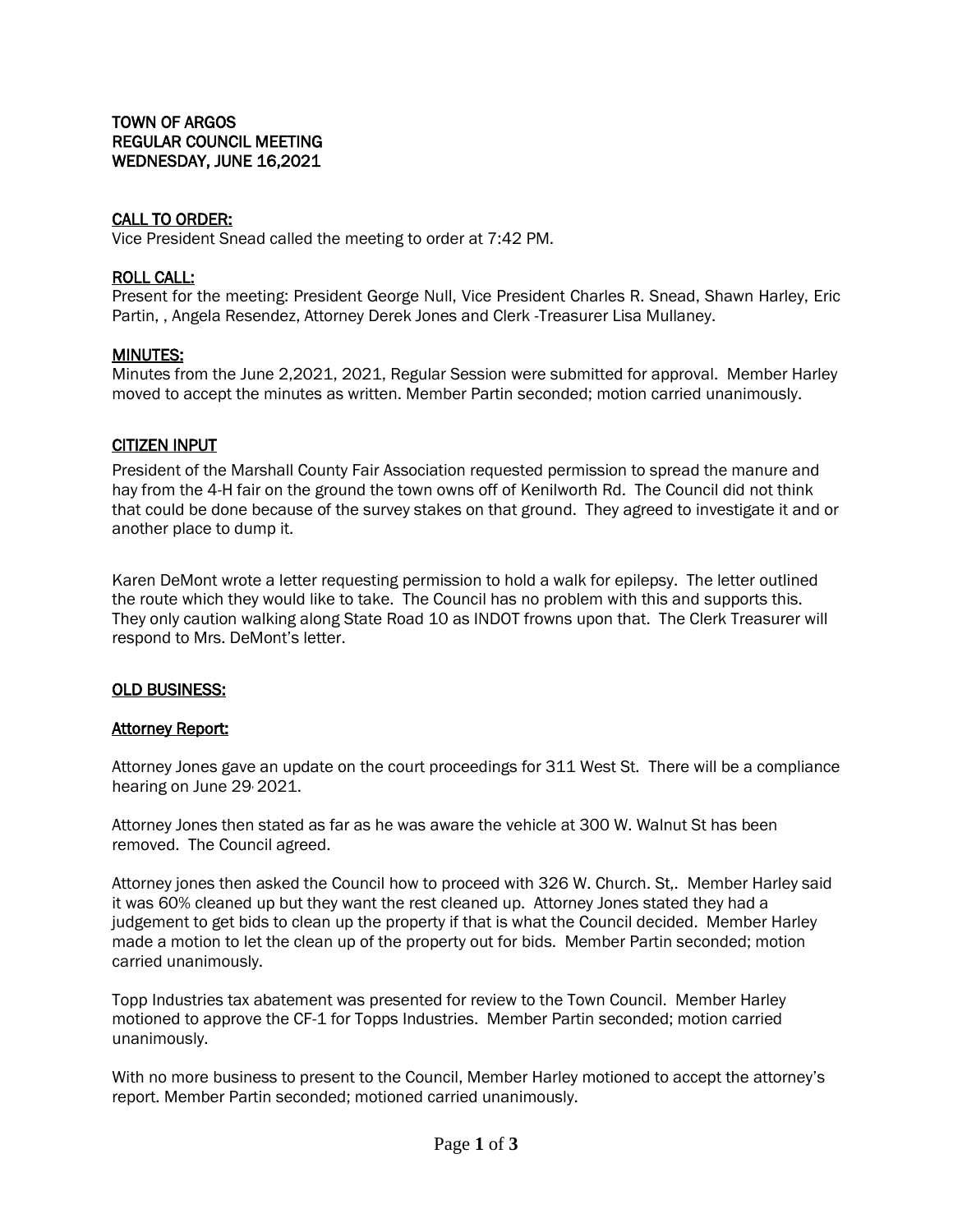# Other Old Business:

Café' 1852 presented their completed paperwork to the Town Council for the Building Incentive Program. The Council discussed future plans with the owners. Member Resendez motioned to grant Café'1852 \$8,000 under the Building Incentive Program guidelines. Member Partin seconded; motion carried unanimously.

# *NEW Business:*

# *Resolution 2021-04 US 31 and State Rd. 10:*

Marshall County Commissioners requested the Town of Argos join them in passing a Resolution requesting a solution to US 31 and State Rd 10 intersection. Member Harley motioned to pass the resolution as written. Member Resendez seconded; motion carried unanimously.

# Resolution 2021-05 TIF 4 Deer Field Meadows-

This resolution creates a TIF area for the 21 acres that Deer Field Meadows subdivision will be built on. Member Resendez motioned to accept the Resolution as written. Member Partin seconded; motion carried unanimously.

# Ordinance 2021-09 Salary Ordinance 2021-5*-*

This Ordinance revises the EMT pay for full-time EMT's. Member Harley motioned to suspend the rules and accept Ordinance 2021-09 as written. Member Resendez seconded; motion carried unanimously.

# Ordinance 2021-10 Employee Handbook Update-

The employee handbook was updated to include benefits for the new full-time EMT's. Member Harley motioned to suspend the rules and accept Ordinance 2021-10 as written. Member Resendez seconded; motion carried unanimously.

## Other New Business:

Bids for the Downtown Square project will be opened at the next Council meeting on July 7th.

Edward Lytle has not complied with the BZA rejection of variance to have a fence in his front yard. Member Harley motioned for Attorney Jones to write a letter and start compliance actions. Member Resendez seconded; motion carried unanimously.

Travis Pugh has not removed the old shed (garage) from his property and has not kept in contact with the town. Member Harley motioned for Attorney Jones to write a letter and start compliance actions. Member Resendez seconded; motion carried unanimously.

Mark VanDerWeele asked for a \$6,000 donation for all the festivals including October Fest. He stated \$8,000 was budgeted but they only need \$6,000. Member Harley motioned to give the Summer Festival Committee a donation of \$6,000. Member Partin seconded; motion carried unanimously.

Mark VanDerWeele also mentioned that Kerri Langdon-Martin form Red Door Marketing is wanting to do an updated promotional video for Argos. It will cost around \$4,500. The Council had a discussion and tabled this for more information.